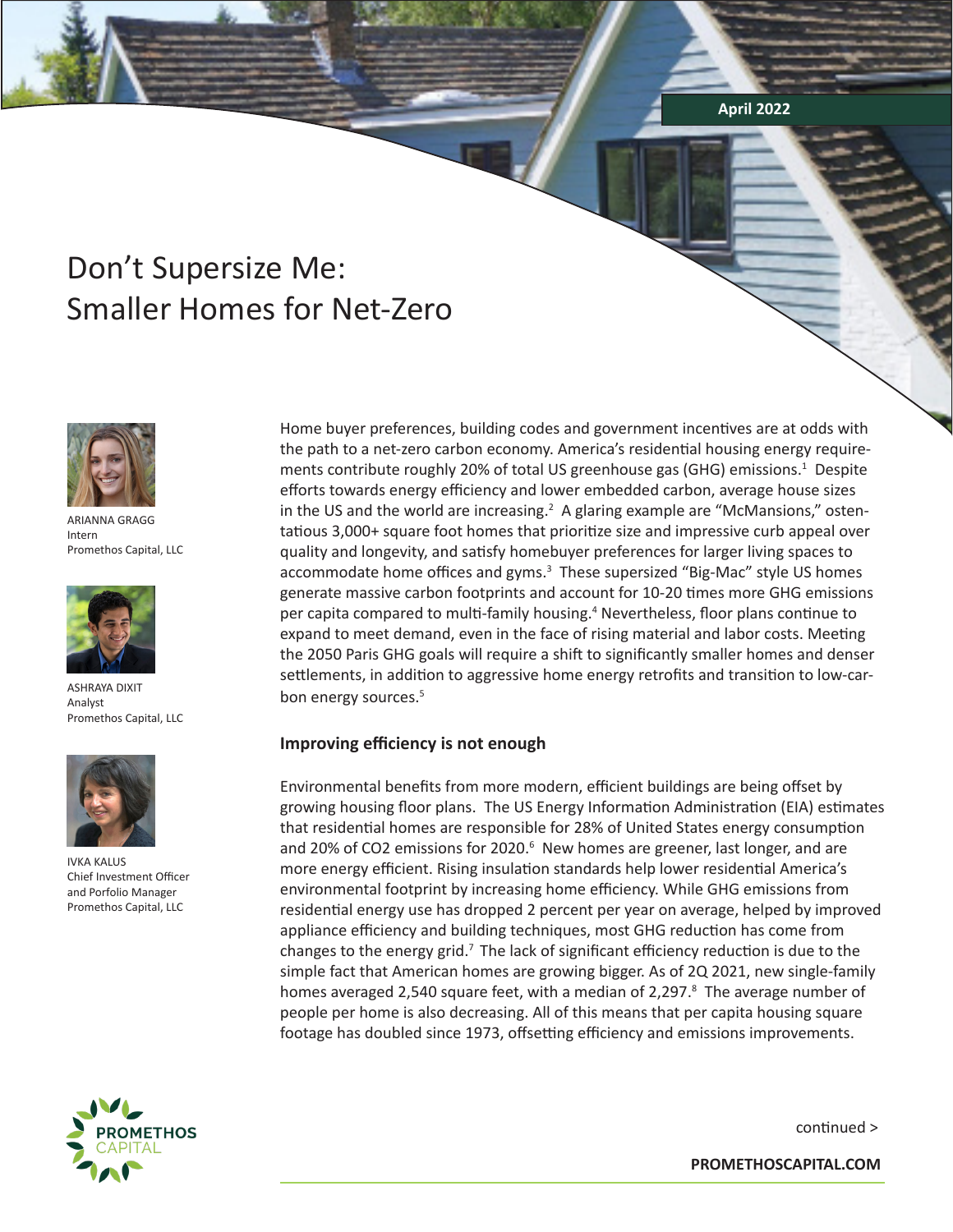# **Reversing the supersize trend**

To achieve sustainability, US residential energy demand needs to decrease in absolute terms. The housing industry must continue to improve its resource efficiency, with the greatest potential impact coming from reversing the supersizing trend in housing. Larger homes exacerbate key residential environmental issues; they use substantial amounts of raw material in construction, and more energy to keep them running. Homes simply must be smaller. Maurie Cohen (2020), of the New Jersey Institute of Technology, argues that a four-person sustainable home should be around 860 square feet,<sup>9</sup> 123 square feet smaller than the average-sized home in the early  $1950s$ ,<sup>10</sup> and significantly smaller than the current median per capita square footage in the US. Reducing home size is the best option for reducing waste in the housing sector, while achieving environmental benefits. Multi-family homes and denser settlements promise lower average greenhouse gas emissions per capita; when walls are shared, material use and heat loss is minimized.

Smaller homes can not only accelerate progress towards US and global climate targets, but they can also make the US housing market more inclusive. Tight housing markets since the onset of the COVID pandemic have highlighted gaps in US markets for smaller dwellings and multi-family housings. Though many Americans are moving to the suburbs or rural areas because of the pandemic, many are also looking for smaller homes and affordable apartments. Millennials, for example, seem to want to live in car independent, micro luxury apartments in cities.<sup>11</sup> Other millennials need starter homes, while Baby boomers want smaller manageable settlements. Many Americans seem to desire denser living - apartments, multifamily and attached homes - than local zoning laws currently allow.

# **Managing embodied emissions for CO2 reduction**

Environmental footprint of a residential home is an aggregate of embodied emissions during material production, transportation, construction, and lifetime operations. However, embodied energy use and emissions are often difficult to assess. London Energy Transformation Initiative (LETI) has come up with one methodology to assess the carbon life-cycle of UK homes. According to LETI, up to 33% of a structure's carbon emissions are generated in the construction phase and come from repair and maintenance.<sup>12</sup> Therefore, it isn't enough to focus

on minimizing carbon from living in a home. The embodied carbon in construction and repair needs to be offset during the life of the building.

Dramatic improvements in energy efficiency and grid electrification are needed to outpace the counteractive environmental costs of supersized floorplan homes. The National Office of Energy Efficiency and Renewable Energy projects that 75% of U.S. buildings will be new or renovated by 2035.<sup>13</sup> Green designs with smart electric appliances, active and passive solar, heat pumps, and better insulation provide one way to improve the environmental footprint of these homes. However, to reach the Paris Agreement goals, the absolute GHG emissions of the housing sector need to be lower. For that, new homes need to be smaller and built to achieve net-zero emissions

# **Changing market incentives**

Home size has been largely ignored and left unchecked by policymakers and capital providers, with supply-side incentives seemingly favoring the supersized McMansion. Median US home sizes are typically 20% larger when constructed by general contractors (2437 sq ft) than when owner-built (2029 sq ft). $14$  Industry experts note that an underlying bias among housing developers fuels the McMansion trend. Developers assume building larger houses leads to larger margins: if every 3-bedroom home is equipped with one kitchen and living room with fixed costs like permitting, why not add floorspace and boost profits?15 However, there is empirical evidence that construction cost and construction area in the US may follow a linear relationship. $16$  Developers should be able to achieve industry margins even by constructing smaller houses.

Market forces may eventually push homeowners away from large homes, especially as the cost of carbon starts getting priced in across the economy, but more effort is needed in the US. Reforms to national building codes, particularly in energy efficiency, are important and need to be more strongly enforced.<sup>17</sup> Local and state jurisdictions can make a difference through zoning laws and code. For instance, homes over 4,000 square feet in Marin County, California must conform to green building standards and meet energy efficiency requirements.<sup>18</sup> Some regions, like Palo Alto in California, are placing maximum square foot limits to control dwelling size.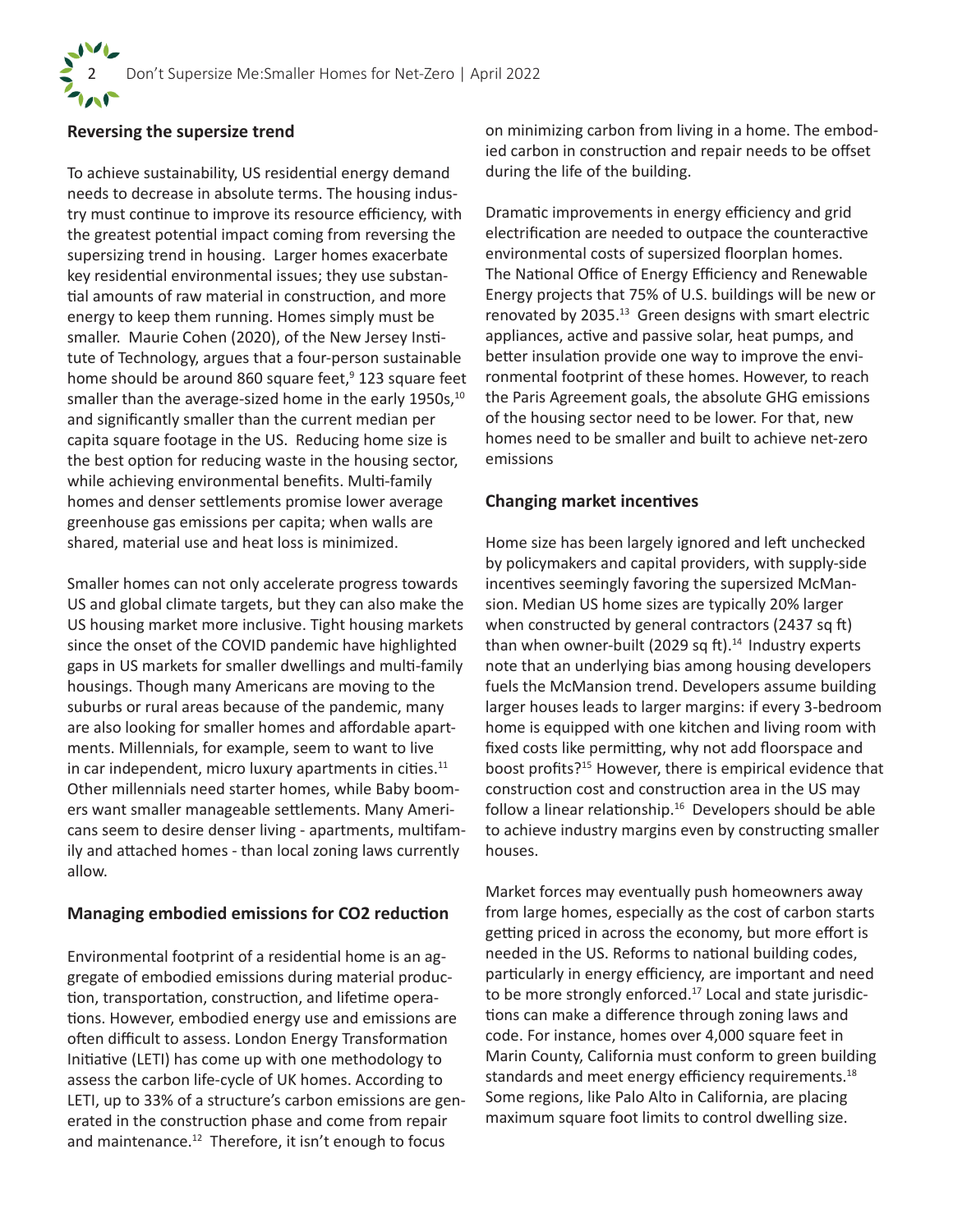President Biden's new infrastructure bill and legislation seems focused on improving the supply of smaller houses in the US market and would be a welcome move for those looking for smaller swellings. The housing market was especially tight in 2020, and especially so for homes under \$500,000.19 New home starts for smaller homes need to be incentivized, but so do efforts for energy retrofits among low-income homeowners and landlords.20 30% of the US population suffers from energy insecurity, and housing and energy affordability needs to be tackled concurrently, especially for those living in the middle of the country and northern states.<sup>21</sup>

Alongside homeowners, developers and contractors need incentives to boost environmental practice. For example, immediate midstream rebates could benefit homebuilders and make smaller projects cost effective and profitable.22 Today's new buildings will impact emissions for 50 - 70 years. New American homes and their owners must avoid a carbon lock-in by avoiding investments in large, luxury homes that will supersize GHG emissions for years to come.

To make the residential building sector more sustainable, commercial and regulatory practices must incentivize builders and buyers to go greener, denser, and smaller.

# **Investing for housing sustainability**

There are many opportunities for investors to use capital to drive change and achieve improved sustainability and net-zero targets for housing. The following is a short list of companies who are contributing to the improvement:

- Companies such as Kingfisher and Saint Gobain are suppliers with high environmental standards for their products, ensuring that embodied carbon is minimized for housing projects in Europe, where need for retrofitting and refurbishing is high.
- France's Nexity and Sweden's Castellum are focused on high efficiency condominiums and multi-family complexes for the millions of new households that will need homes in Europe over the coming decade.
- Japan's Sekisui has begun building and selling net-zero homes, which is attracting strong interest among younger buyers.
- Insulation providers TopBuild and Saint Gobain have product portfolios that support the continued efficiency improvements of residential buildings.

### **REFERENCES**

<sup>1</sup> Goldstein, Gounaridis and Newell (2020) The Carbon Footprint of Household Energy Use in the United States; PNAS, Link

2 UNEP (2020) Global Status Report for Buildings and Construction. Nairobi. Link

<sup>3</sup> Scott, Amy. "Home Builders See Demand for Bigger Houses". Marketplace.org. Link. February 15th, 2022;

National Association of Realtors (2020) 2020 NAR Community Preference Survey. Link.

- 4 Goldstein, Gounaridis and Newell (2020)
- 5 Goldstein, Gounaridis and Newell (2020)

6 US Energy Information Administration, Consumption and Efficiency data dashboard. Link

7 Berrill, Gillingham, Hertwich (2021) Drivers of change in US residential energy consumption and GHG emissions 1990-2015. Environmental Research Letters. Link

<sup>8</sup> US Census Bureau. *Link*. Data collected by the Census Bureau excludes 'jumbo outliers' and promotes the median square footage size to be a more proper quantitative depiction than the average square footage.

<sup>9</sup> Jenkins, Jesse. Downsizing the McMansion. New Jersey Institute of Technology. Feb 2022. Link; Cohen (2018). New Conceptions of Sufficient Home Size in High Income Countries. Taylor & Francis Online. Link

<sup>10</sup> Compass. April 2016. Have American Homes Changed Much Over the Years? Compass California Real Estate Blog. January 2022. Link <sup>11</sup> US Energy Information Administration. Energy Use in Homes. Link

- <sup>12</sup> UN Environment Program 2019. Emissions Gap Report. Link <sup>13</sup> UNFCC 2021. Sustainable Low-Emission Housing and Building Solutions. Link
- <sup>14</sup> Energy.gov Building Energy Codes Program. Link
- <sup>15</sup> Census Bureau construction characteristics. Link
- <sup>16</sup> Home Guide. How Much Does it Cost to Build a House. Link; FIXR. How much Does it Cost to Build a House. Link
- <sup>17</sup> American Council for an Energy-Efficient Economy (ACEEE). Building Policies and Codes. Link
- <sup>18</sup> Gromick, Nick. "McMansions and Energy Inefficiency". International

Association of Certified Home Inspectors. Link

<sup>19</sup> Lerner, Michele. March 2021. "Searching for an Affordable Home in a Tight Market. The Washington Post. Link.

The new Infrastructure and Investment Jobs Act has allocated \$500 M over 5 years for Low-Income Housing Energy Assistance Program.

- <sup>20</sup> US Energy Information Administration. Today in Energy. Link
- <sup>21</sup> Goldstein, Gounaridis and Newell (2020)

<sup>22</sup> Electrify This! An Energy Innovation Podcast. Energy Innovation Policy & Technology LLC. Link